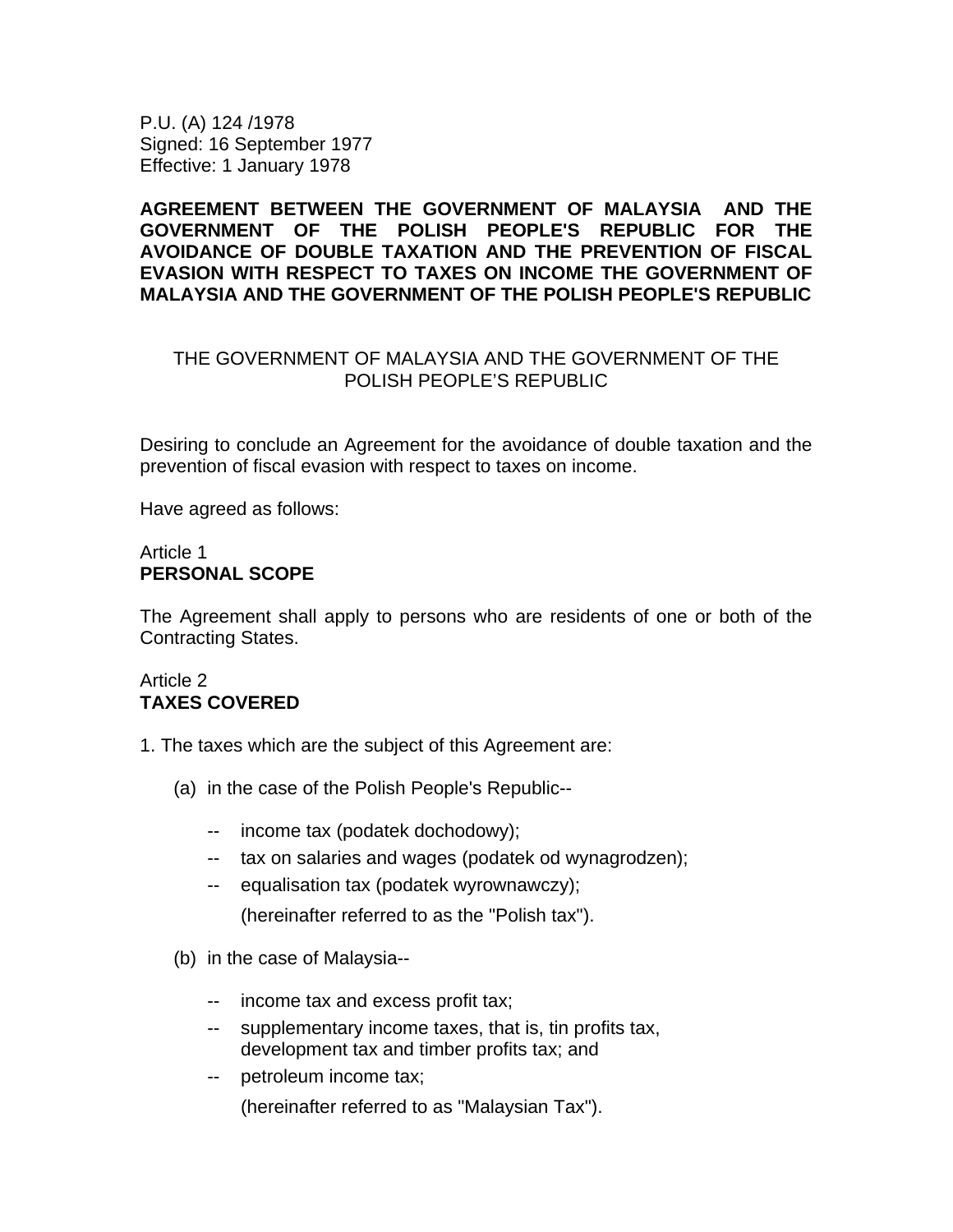2. The Agreement shall also apply to any identical or substantially similar axes which are imposed in addition to, or in place of the existing taxes after the date of signature of this agreement. The competent authorities of the Contracting States shall notify each other of any significant changes whichhave been made in their respective Taxation Laws.

## Article 3 **GENERAL DEFINITIONS**

1. In this Agreement, unless the context otherwise requires:

- (a) the term "Malaysia" means the Federation of Malaysia and includes any area adjacent to the territorial waters of Malaysia which, in accordance with international law has been or may hereafter be designated under the laws of Malaysia as an area within which the rights of Malaysia with respect to the sea bed and sub-soil and their natural resources may be exercised:
- (b) the term "Poland" means the Polish People's Republic and includes any area adjacent to the territorial waters of Poland which, in accordance with international law has been or may hereafter be designated under the laws of Poland as an area within which the rights of Poland with respect to the sea bed and sub-soil and their natural resources may be exercised;
- (c) the terms "a Contracting State" and "the other Contracting State" mean Poland or Malaysia as the context requires;
- (d) the term "person" shall have the meaning assigned to it in the Taxation Laws of the respective Contracting States;
- (e) the term "company" means any body corporate or any entity which is treated as a body corporate in the Taxation Laws of the respective Contracting States;
- (f) the term "tax" means Malaysian tax or Polish tax, as the context requires;
- (g) the terms "enterprise of a Contracting State" and "enterprise of the other Contracting State" mean respectively an enterprise carried on by a resident of a Contracting State and an enterprise carried on by a resident of the other Contracting State;
- (h) the term "competent authority" means:
	- 1. in Poland -- the Minister of Finance or his authorized representative;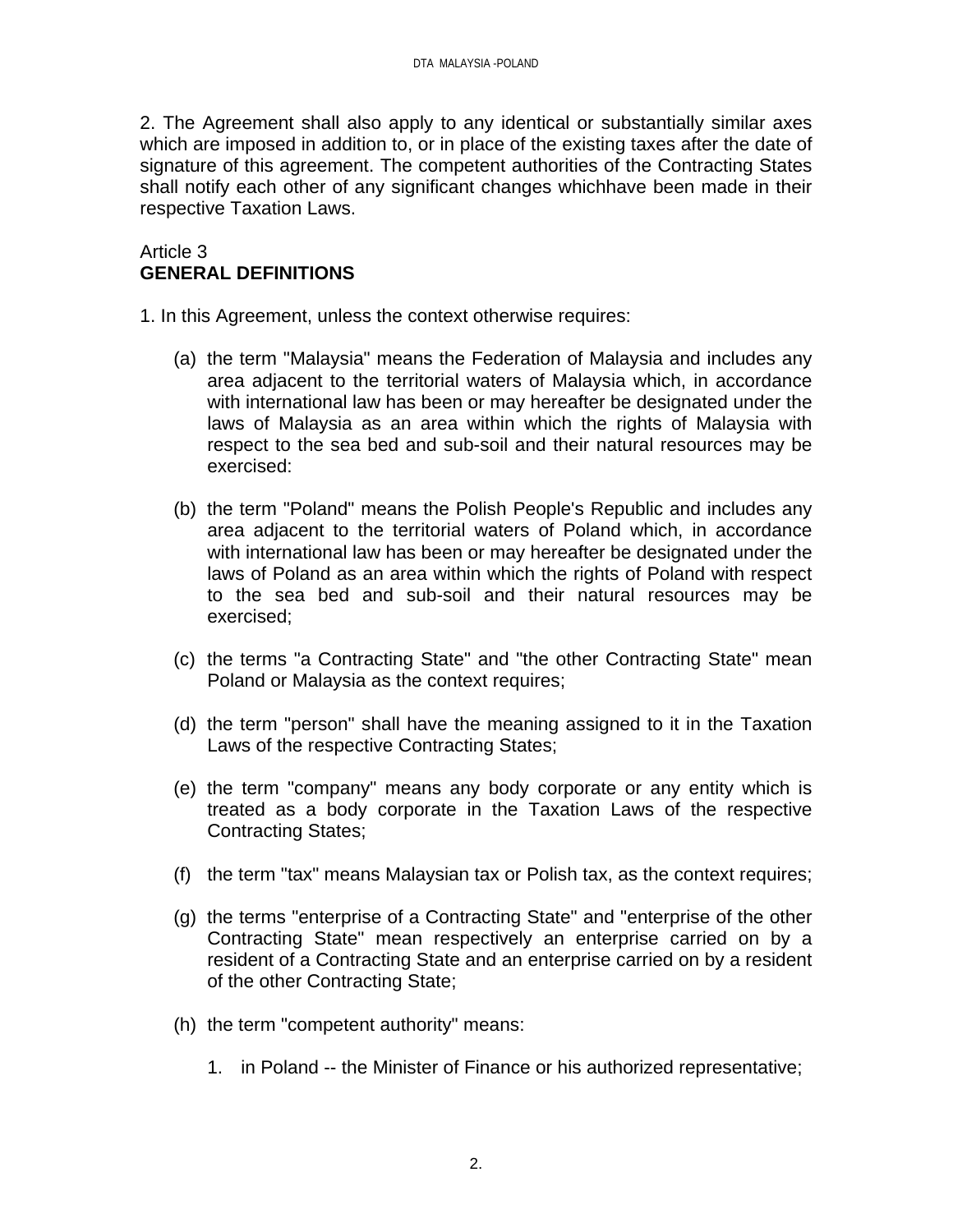2. in Malaysia -- the Minister of Finance or his authorized representative.

2. As regards the application of the Agreement by a Contracting State any term not otherwise defined shall, unless the context otherwise requires, have the meaning which it has under the laws of that Contracting State relating to the taxes which are the subject of the Agreement.

#### Article 4 **FISCAL DOMICILE**

1. For the purposes of this Agreement,

- (a) the term "resident of a Contracting State" means--
	- -- in the case of Malaysia a person who is resident in Malaysia for the purposes of Malaysian tax; or
	- -- in the case of Poland a person who is resident in Poland for the purposes of Polish tax;
- (b) the terms "resident of a Contracting State" and "resident of the other Contracting State" mean a resident of Malaysia or a resident of Poland, as the context requires.

2. Where by reason of the provisions of paragraph 1 an individual is a resident of both Contracting States, then this case shall be determined in accordance with the following rules:

- (a) he shall be deemed to be a resident of the Contracting State in which he has a permanent home available to him. If he has a permanent home available to him in both Contracting States he shall be deemed to be a resident of the Contracting State with which his personal and economic relations are closer/centre of vital interest;
- (b) if the Contracting State in which he has his centre of vital interest cannot be determined or if he has not a permanent home available to him in either Contracting State, he shall be deemed to be a resident of the Contracting State in which he has an habitual abode:
- (c) if he has an habitual abode in both Contracting States or in neither of them, he shall be deemed to be a resident of the Contracting State of which he is a national;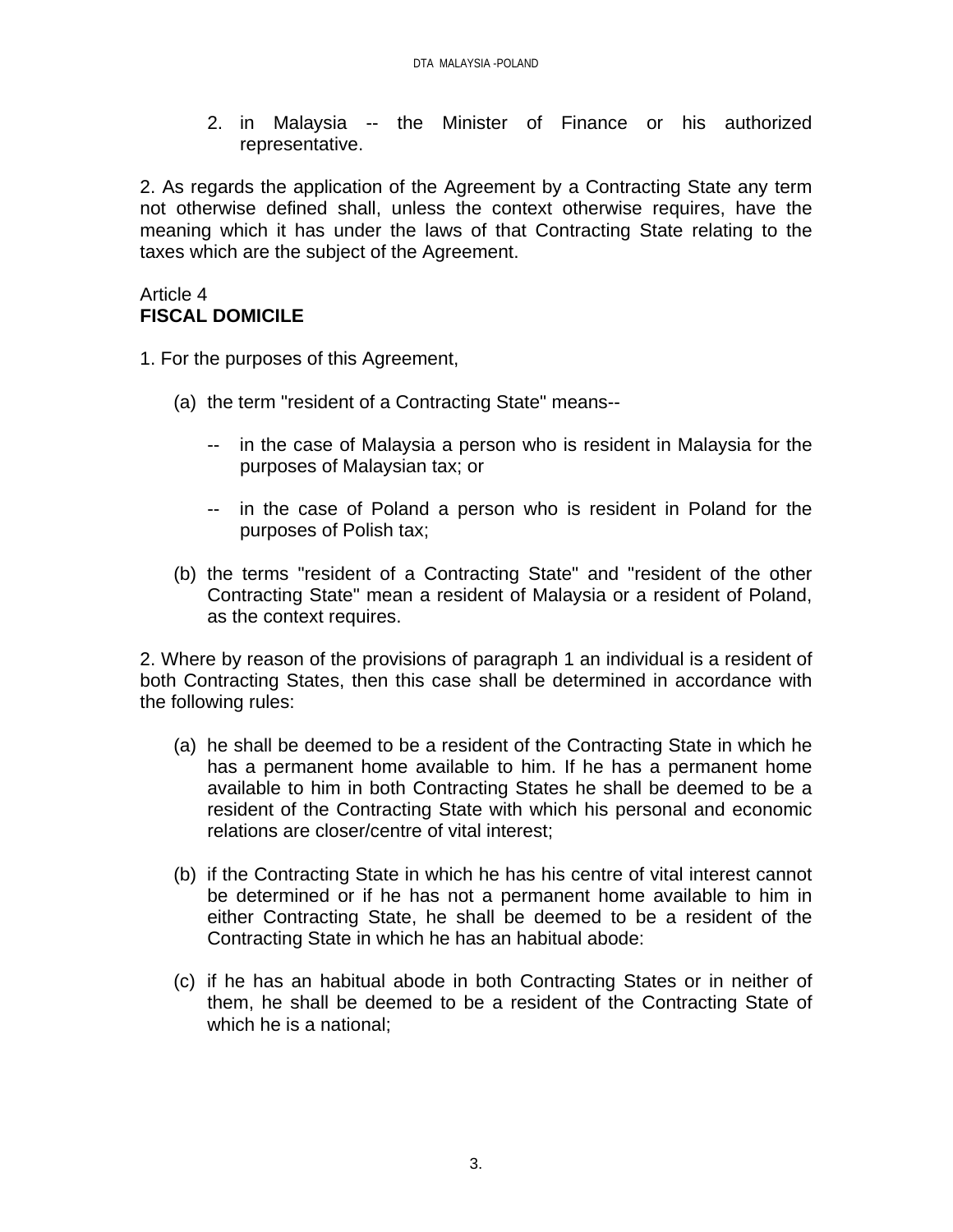(d) if the question of residence cannot be determined according to the preceding subparagraphs, the competent authorities of the Contracting States shall settle the question by mutual agreement.

3. Where by reason of the provisions of paragraph 1 a person other than an individual is a resident of both Contracting States, then it shall be deemed to be a resident of the Contracting State in which its place of effective management is situated.

## Article 5 **PERMANENT ESTABLISHMENT**

1. For the purposes of this Agreement, the term "permanent establishment" means a fixed place of business in which the business of the enterprise is wholly or partly carried on.

- 2. The term "permanent establishment" shall include especially:
	- (a) a place of management;
	- (b) a branch;
	- (c) an office;
	- (d) a factory;
	- (e) a workshop;
	- (f) a mine, oil or gas well, quarry or other place of extraction of natural resources including timber or other forest produce;
	- (g) a farm or plantation.
- 3. The term "permanent establishment" shall not be deemed to include:
	- (a) the use of facilities solely for the purpose of storage, display or delivery of goods or merchandise belonging to the enterprise;
	- (b) the maintenance of a stock of goods or merchandise belonging to the enterprise solely for the purpose of storage, display or delivery;
	- (c) the maintenance of a stock of goods or merchandise belonging to the enterprise solely for the purpose of processing by another enterprise;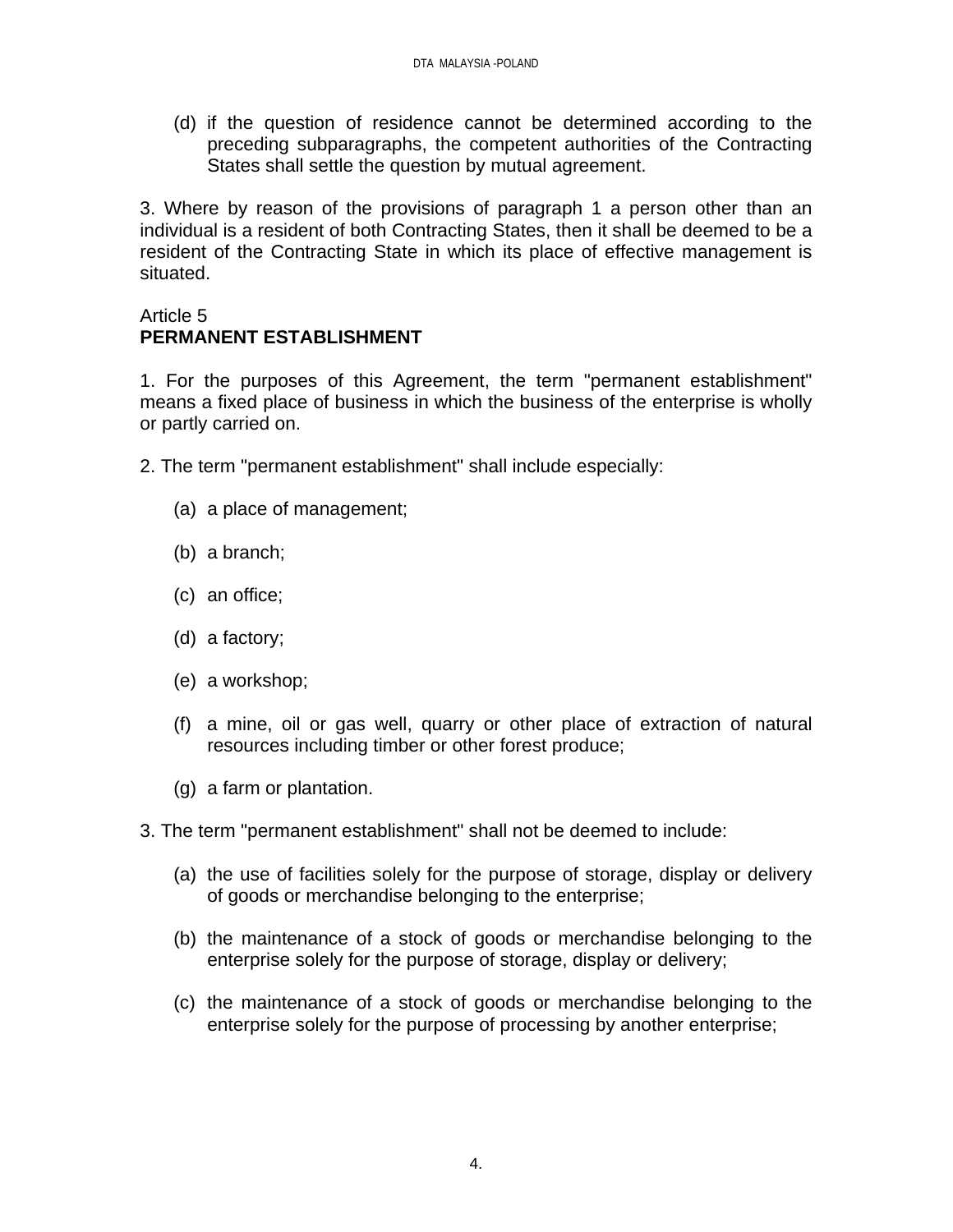- (d) the maintenance of a fixed place of business solely for the purpose of purchasing goods or merchandise, or for collecting information, for the enterprise;
- (e) the maintenance of a fixed place of business solely for the purpose of advertising, for the supply of information, for scientific research or for similar activities which have a preparatory or auxiliary character, for the enterprise.

4. An enterprise of a Contracting State shall be deemed to have a permanent establishment in the other Contracting State if it carries on a business which consists of providing the services of public entertainers of the kind referred to in Article 16 in that other Contracting State.

5. A person acting in a Contracting State on behalf of an enterprise of the other Contracting State (other than an agent of an independent status to whom paragraph 6 applies) shall be deemed to be a permanent establishment in the first-mentioned Contracting State, if:

- (a) he has and habitually exercises in the first-mentioned Contracting State an authority to conclude contracts on behalf of the enterprise, unless his activities are limited to the purchase of goods or merchandise for that enterprise;
- (b) he has no such authority, but maintains in the first-mentioned Contracting State a stock of goods or merchandise from which he regularly delivers goods or merchandise on behalf of the enterprise.

6. An enterprise of a Contracting State shall not be deemed to have a permanent establishment in the other Contracting State merely because it carries on business in the other Contracting State through a broker, general commission agent or any other agent of an independent status where such persons are acting in the ordinary course of their business.

7. The fact that a company which is a resident of a Contracting State controls or is controlled by a company which is a resident of the other Contracting State or which carries on business in that other Contracting State/whether through a permanent establishment or otherwise/shall not of itself constitute either company a permanent establishment of the other.

# Article 6 **INCOME FROM IMMOVABLE PROPERTY**

1. Income from immovable property shall be taxed in the Contracting State in which such property is situated.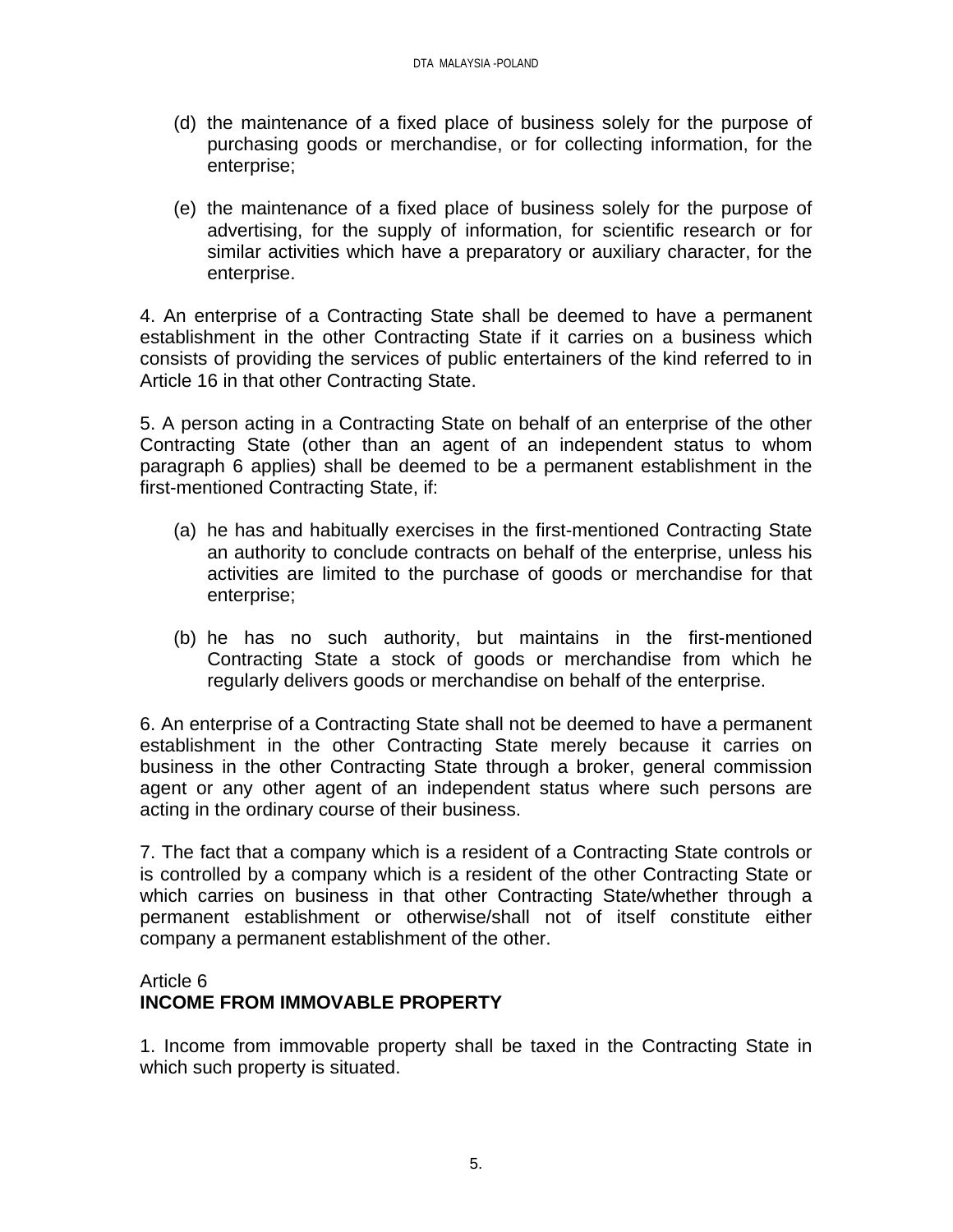2. The term "immovable property" shall be defined in accordance with the law of the Contracting State in which the property is situated. The term shall in any case include property accessory to immovable property, livestock and equipment used in agriculture and forestry, rights to which the provisions of general law respecting landed property apply, usufruct of immovable property and rights to variable or fixed payments as consideration for the working of, or the right to work, mineral deposits, oil or gas wells, quarries and other places of extraction of natural resources or of timber or other forest produce. Ships, boats, and aircraft shall not be regarded as immovable property.

3. The provisions of paragraph 1 shall apply to income derived from the direct use, letting or use in any other form of immovable property.

4. The provisions of paragraph 1 and 3 shall apply also to the income from the immovable property of an enterprise and to income from immovable property used for the performance of professional services.

## Article 7 **BUSINESS INCOME OR PROFITS**

1. The income or profits of an enterprise of a Contracting State shall be taxable only in that Contracting State, unless the enterprise carries on business in the other Contracting State through a permanent establishment situated therein. If the enterprise carries on business as aforesaid, tax may be imposed in that other Contracting States on the income or profits of the enterprise but only on so much thereof as is attributable to that permanent establishment.

2. Where an enterprise of a Contracting State carries on business in the other Contracting State through a permanent establishment situated therein, there shall in each Contracting State be attributed to that permanent establishment the income or profits which it might be expected to make if it were a distinct and separate enterprise engaged in the same or similar activities under the same or similar conditions and dealing at arm's length with the enterprise of which it is a permanent establishment.

3. In determining the income or profits of a permanent establishment, there shall be allowed as deductions all expenses, including executive and general administrative expenses, which would be deductible if the permanent establishment were an independent enterprise, in so far as they are reasonably allocable to the permanent establishment, whether incurred in the Contracting State in which the permanent establishment is situated or elsewhere.

4. No income or profits shall be attributed to a permanent establishment by reason of the mere purchase by that permanent establishment of goods or merchandise for the enterprise.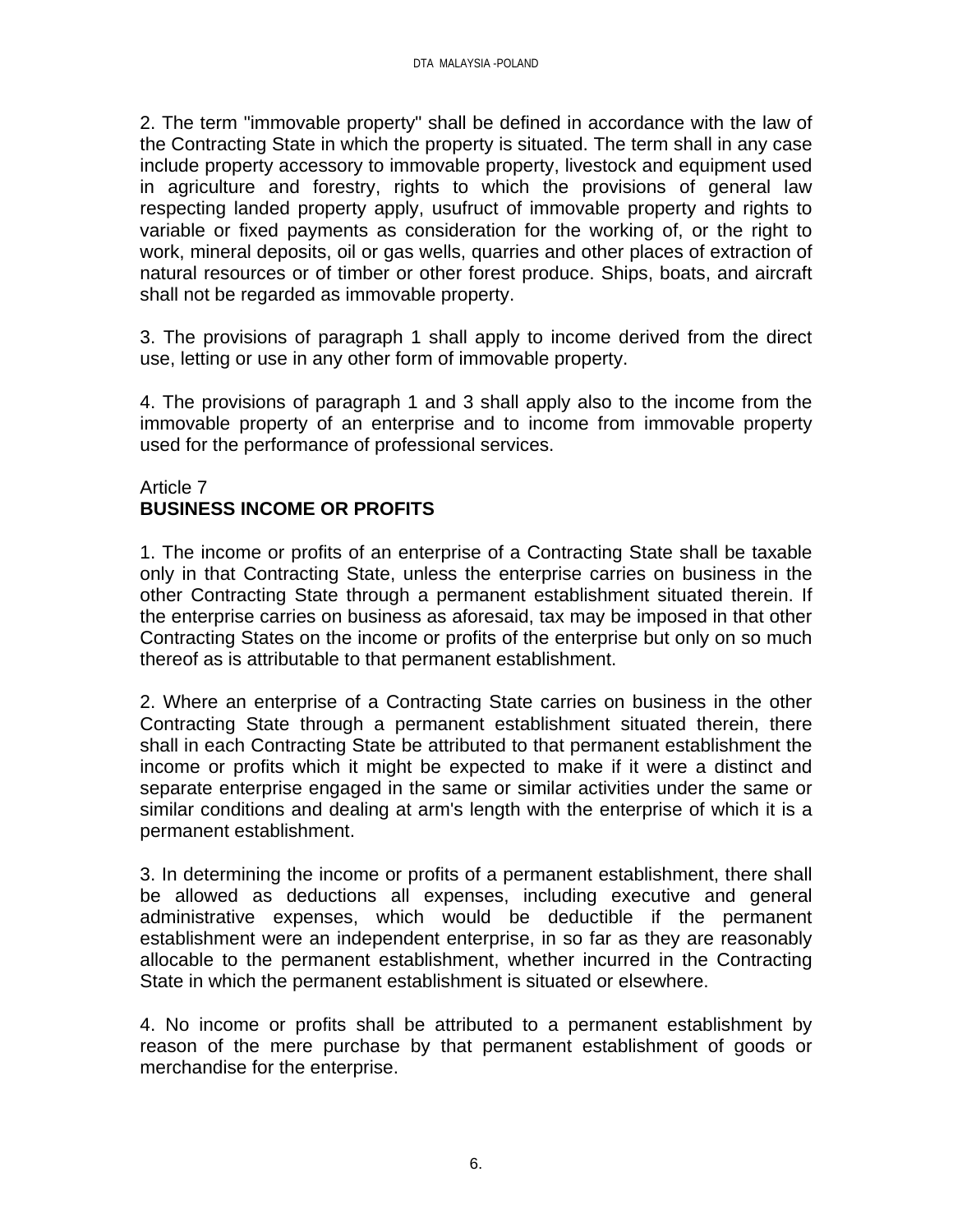5. Where income or profits include any item of income or profits which is dealt with separately in another Article of this Agreement, the provisions of that other Article shall not be affected by the provisions of this Article.

## Article 8 **ASSOCIATED ENTERPRISES**

Where--

- (a) an enterprise of a Contracting State participates directly or indirectly in the management, control or capital of an enterprise of the other Contracting State, or
- (b) the same persons participate directly or indirectly in the management, control or capital of an enterprise of a Contracting State and an enterprise of the other Contracting State, and in either case conditions are made or imposed between the two enterprises in their commercial or financial relations which differ from those which would be made between independent enterprises, then any income or profits which would, but for those conditions, have accrued to one of the enterprises, but, by reason of these conditions have not so accrued, may be included in the income or profits of that enterprise and taxed accordingly.

# Article 9 **SHIPPING AND AIR TRANSPORT**

1. Income derived by an enterprise of a Contracting State from the operation of ships or aircraft in international traffic shall be taxable only in that Contracting State.

2. The provisions of paragraph 1 shall also apply to income derived from the participation in a pool, a joint business or in an international operating agency.

3. For the purpose of this Agreement the term "international traffic" means any transport by a ship or aircraft operated by an enterprise of a Contracting State, other than such transport confined solely between places in the other Contracting State.

#### Article 10 **DIVIDENDS**

1. Dividends paid by a company which is a resident of a Contracting State shall be treated as derived from that Contracting State.

2. Dividends paid by a company resident in Poland to a resident of Malaysia who is subject to Malaysian tax in respect thereof shall be exempt from any tax in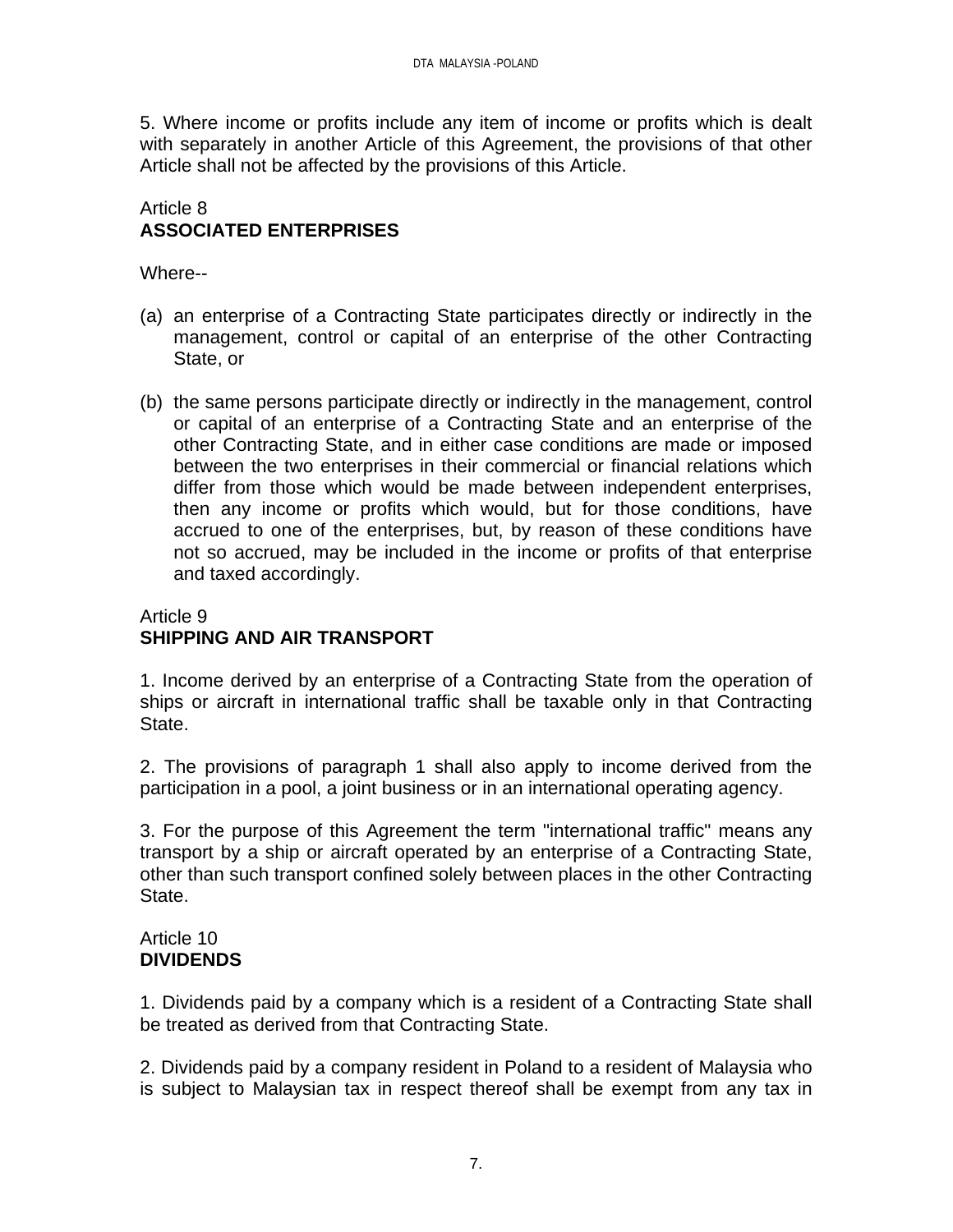Poland which is chargeable on dividends in addition to the tax chargeable in respect of the income of the company.

3. Dividends paid by a company resident in Malaysia to a resident of Poland who is subject to Polish tax in respect thereof shall be exempt from any tax in Malaysia which is chargeable on dividends in addition to the tax chargeable in respect of the income of the company:

Provided that nothing in this paragraph shall affect the provisions of the Malaysian law under which the tax in respect of a dividend paid by a company resident in Malaysia from which Malaysian tax has been, or has been deemed to be, deducted may be adjusted by reference to the rate of tax appropriate to the Malaysian year of assessment immediately following that in which the dividend was paid.

4. Where a company which is a resident of a Contracting State derives profits or income from the other Contracting State, there shall not be imposed in that other Contracting State any form of taxation on dividends paid by the company to persons not resident in that other Contracting State, or any tax in the nature of an undistributed profits tax on undistributed profits of the company, whether or not those dividends or undistributed profits represent, in whole or in part, profits or income so derived.

5. The provisions of paragraphs 2 and 3 of this Article shall not apply if the recipient of the dividends, being a resident of a Contracting State, has in the other Contracting State, in which the company paying the dividends is resident, a permanent establishment with which the holding by virtue of which the dividends are paid is effectively connected. In such case, the provisions of Article 7 shall apply.

6. If the system of taxation applicable in either of the Contracting States to the income and distributions of companies is altered, the competent authorities may consult each other in order to determine whether it is necessary for this reason to amend the provisions of paragraphs 2 and 3 of this Article.

#### Article 11 **INTEREST**

1. Interest arising in a Contracting State and paid to a resident of the other Contracting State may be taxed in that other Contracting State.

2. However, such interest may be taxed in the Contracting State in which it arises, and according to the law of that State but, if the recipient is the beneficial owner of the interest, the tax so charged shall not exceed 15 per cent of the amount of the interest.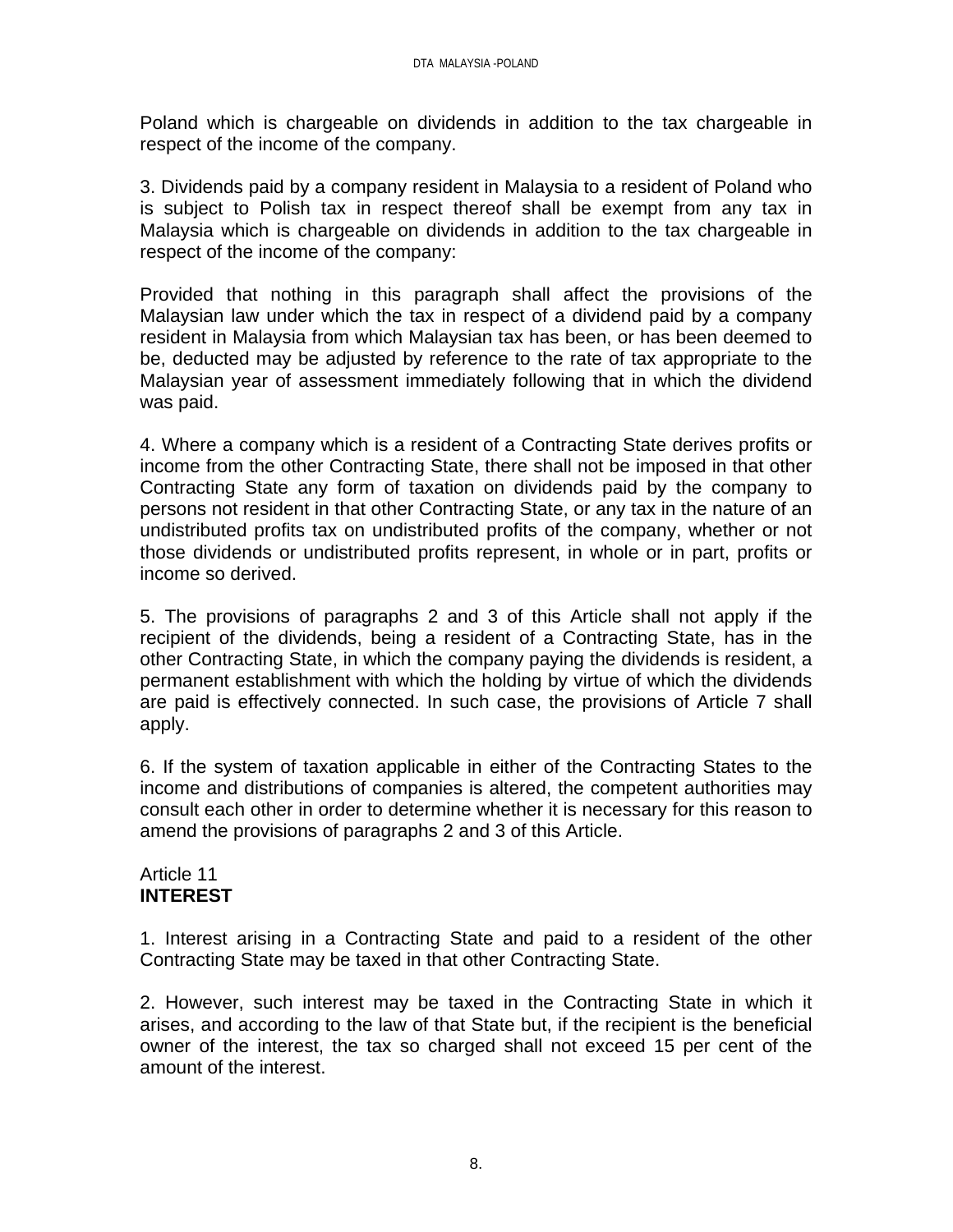3. Notwithstanding the provisions of paragraph 2 of this Article interest paid to a resident of Poland on an approved loan or a long term loan shall be exempt from Malaysian tax payable thereon.

4. The term "interest" as used in this Article and Article 20 means income from debt-claims of every kind, whether or not secured by mortgage, and whether or not carrying a right to participate in the debtor's profits, and in particular, income from government securities and income from bonds or debentures, including premiums and prizes attaching to bonds or debentures. Penalty charges for late payment shall not be regarded as interest for the purpose of this Article.

5. The provisions of paragraphs 2 and 3 shall not apply if the recipient of the interest, being a resident of a Contracting State, carries on in the other Contracting State in which the interest arises a trade or business through a permanent establishment situated therein and the debt-claim in respect of which the interest is paid is effectively connected with such permanent establishment. In such a case the provisions of Article 7 shall apply.

6. Interest shall be deemed to arise in a Contracting State when the payer is that Contracting State itself, a political sub-division, a local authority or statutory body thereof or a resident of that Contracting State. Where, however, the person paying the interest, whether he is a resident of a Contracting State or not, has in a Contracting State a permanent establishment in connection with which the indebtedness on which the interest is paid was incurred, and such interest is borne by such permanent establishment, then such interest shall be deemed to arise in the Contracting State in which the permanent establishment is situated.

7. Where, owing to a special relationship between the payer and the recipient or between both of them and some other person, the amount of the interest paid, having regard to the debt-claim for which it is paid, exceeds the amount which would have been agreed upon by the payer and the recipient in the absence of such relationship, the provisions of this Article shall apply only to the lastmentioned amount. In that case, the excess part of the payments shall remain taxable according to the law of each Contracting State, due regard being had to the other provisions of this Agreement.

#### Article 12 **ROYALTIES**

1. Royalties arising in a Contracting State and paid to a resident of the other Contracting State may be taxed in that other Contracting State.

2. However, such royalties may be taxed in the Contracting State in which they arise, and according to the law of that Contracting State, but if the recipient is the beneficial owner of the royalties, the tax so charged shall not exceed 15 per cent of the amount of the royalties.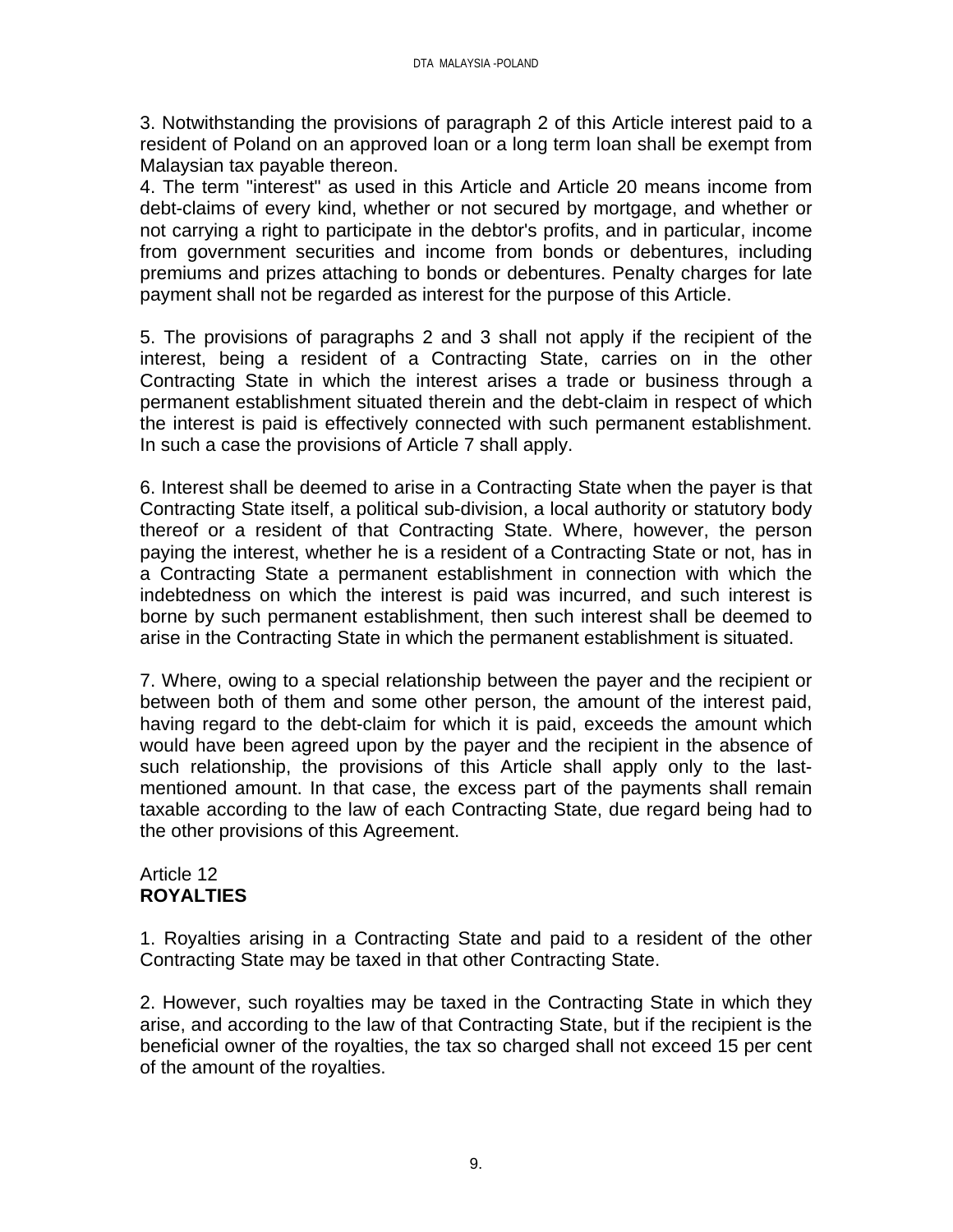3. Notwithstanding the provisions of paragraph 2 of this Article, royalties paid to a resident of Poland by a resident of Malaysia and approved by the competent authority of Malaysia shall be exempt from Malaysian tax payable thereon.

4. Notwithstanding the provisions of paragraphs 2 and 3 of this Article, royalties of the kind referred to in paragraph 5 (b) of this Article may be taxed in accordance with the law of the Contracting State in which they arise.

5. The term "royalties" as used in this Article means payments of any kind received as a consideration for -

- (a) the use of, or the right to use any patent, trade mark, design or model, plan, secret formula or process, any copyright of literary, artistic or scientific work, or for the use of, or the right to use, industrial, commercial, or scientific equipment, or for information concerning industrial, commercial or scientific experience;
- (b) the use of, or the right to use cinematograph films, or works recorded on tapes for television or broadcasting.

6. The provisions of paragraph 2 and 3 of this Article shall not apply if the recipient of the royalties, being a resident of a Contracting State, has in the other Contracting State in which the royalties arise a permanent establishment with which the right or property giving rise to the royalties is effectively connected. In such a case, the provisions of Article 7 shall apply.

7. Royalties shall be deemed to arise in a Contracting State when the payer is that Contracting State itself, a political sub-division, a local authority or statutory body thereof or a resident of that Contracting State. Where, however, the person paying the royalties, whether he is a resident of a Contracting State or not, has in a Contracting State a permanent establishment in connection with which the liability to pay the royalties was incurred, and such royalties are borne by such permanent establishment, then such royalties shall be deemed to arise in the Contracting State in which the permanent establishment is situated.

8. Where, owing to a special relationship between the payer and the recipient or between both of them and some other person, the amount of the royalties paid, having regard to the use, right of information for which they are paid, exceeds the amount which would have been agreed upon by the payer and the recipient in the absence of such relationship, the provisions of this Article shall apply only to the last-mentioned amount. In that case, the excess part of the payments shall remain taxable according to the law of each Contracting State, due regard being had to the other provisions of this Agreement.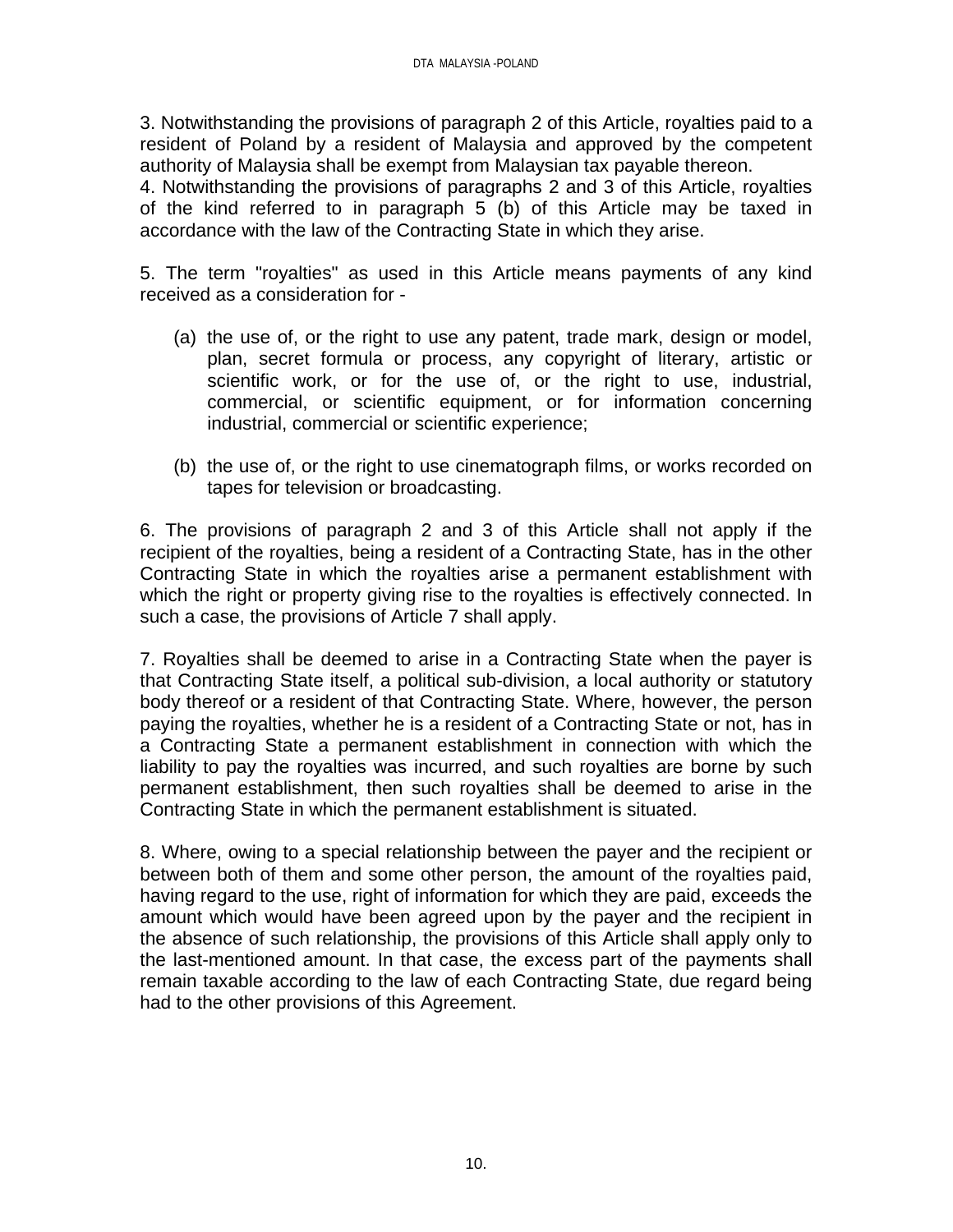### Article 13 **CAPITAL GAINS**

1. Capital gains from the alienation of any movable property forming part of the business property of a permanent establishment which an enterprise of a Contracting State has in the other Contracting State including such gains from the alienation of such a permanent establishment (alone or together with the whole enterprise) may be taxed in the other Contracting State.

2. Notwithstanding the provisions of paragraph 1 of this Article, capital gains derived by a resident of a Contracting State from the alienation of ships and aircraft operated in international traffic and movable property pertaining to the operation of such ships and aircraft shall be taxable only in that Contracting State.

3. Capital gains from the alienation of any property other than those mentioned in paragraph 1 of this Article shall be taxable only in the Contracting State of which the alienator is a resident.

# Article 14 **BUSINESS VISITORS**

1. Subject to the provisions of Article 17, an individual who is a resident of a Contracting State shall be exempt from tax in the other Contracting State on income in respect of an employment including independent professional service exercised in any calendar year in the other Contracting State, if—

- (a) he is present in the other Contracting State for a period or periods not exceeding in the aggregate 183 days during that year; and
- (b) the remuneration for his services is paid by or on behalf of a person who is not resident of the other Contracting State; and
- (c) the remuneration is not borne by a permanent establishment which that person has in the other Contracting State.

2. Notwithstanding the provisions of paragraph 1, remuneration in respect of an employment exercised aboard a ship or aircraft in international traffic may be taxed in the Contracting State in which the place of effective management of the enterprise is situated.

# Article 15 **DIRECTORS' FEES**

Notwithstanding the provisions of Article 14, directors' fees and similar payments derived by a resident of a Contracting State in his capacity as a member of the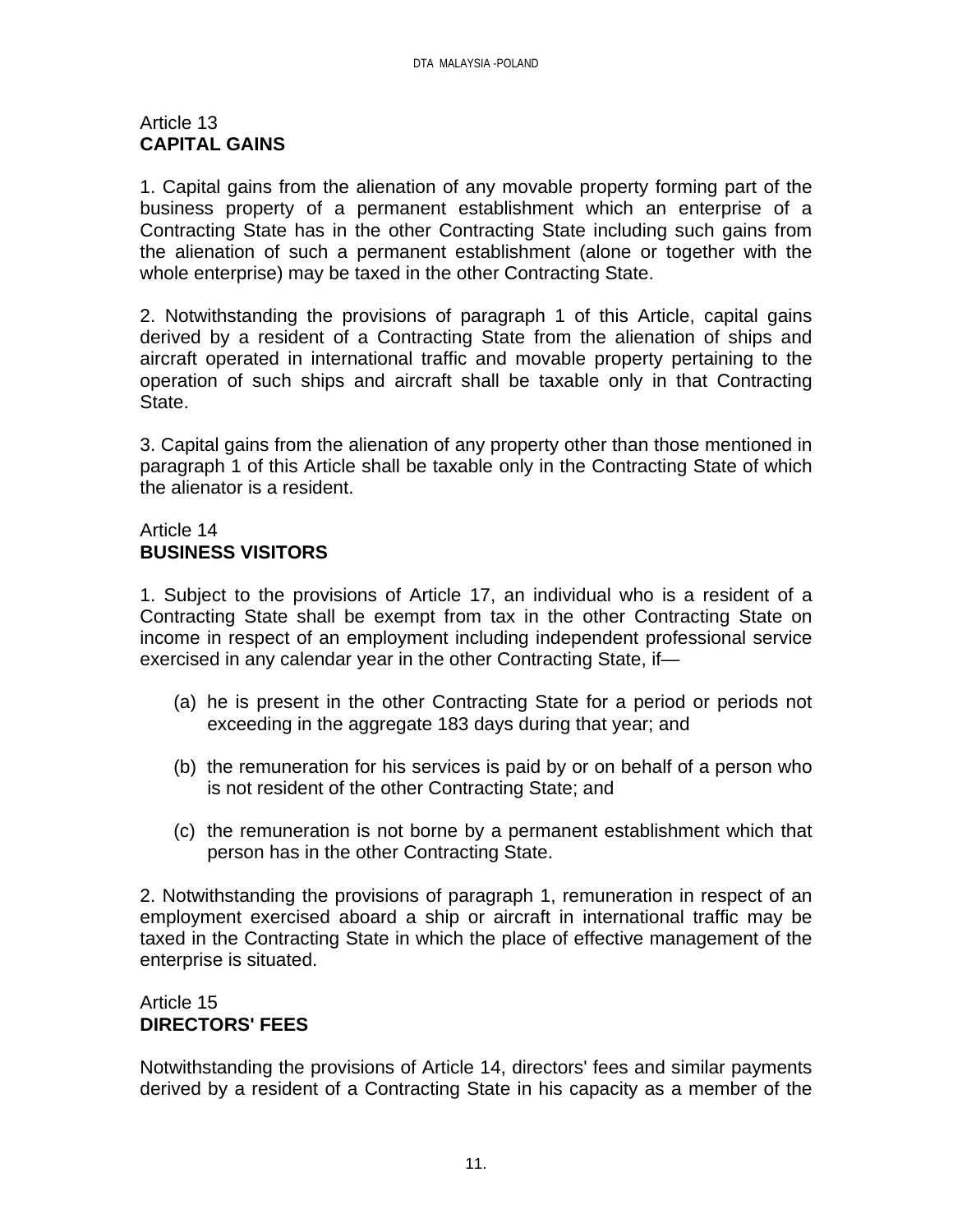board of directors of a company which is a resident of the other Contracting State may be taxed in that other Contracting State.

#### Article 16 **ARTISTES AND ATHLETES**

1. Notwithstanding the provisions of Article 14, income derived by public entertainers/such as stage, motion picture, radio or television artistes and musicians/or athletes, from their personal activities as such may be taxed in the Contracting State in which these activities are exercised.

2. Where the personal activities referred to in paragraph 1 are provided in a Contracting State by an enterprise of the other Contracting State, the profits derived from providing these activities by such an enterprise may be taxed in the first-mentioned Contracting State.

3. The provisions of paragraphs 1 and 2 shall not apply to remuneration or profits derived from activities exercised in a Contracting State if the visit to that Contracting State is directly or indirectly supported wholly or substantially from the public funds of the other Contracting State, a political sub-division, a local authority or statutory body thereof.

## Article 17 **GOVERNMENTAL FUNCTIONS**

1. (a) Remuneration, other than a pension, paid by a Contracting State or a political sub-division or a local authority thereof to any individual in respect of services rendered to that Contracting State or political subdivision or local authority thereof shall be taxable only in that Contracting State.

(b) However, such remuneration shall be taxable only in the other Contracting State if the services are rendered in that Contracting State and the recipient is a resident of that other Contracting State who:

- (i) is a national of that Contracting State; or
- (ii) did not become a resident of that Contracting State solely for the purpose of performing the services.

2. Any pension paid by, or out of funds created by, a Contracting State or a political sub-division or a local authority thereof to any individual in respect of services rendered to that Contracting State or political sub-division or local authority thereof shall be taxable only in that Contracting State.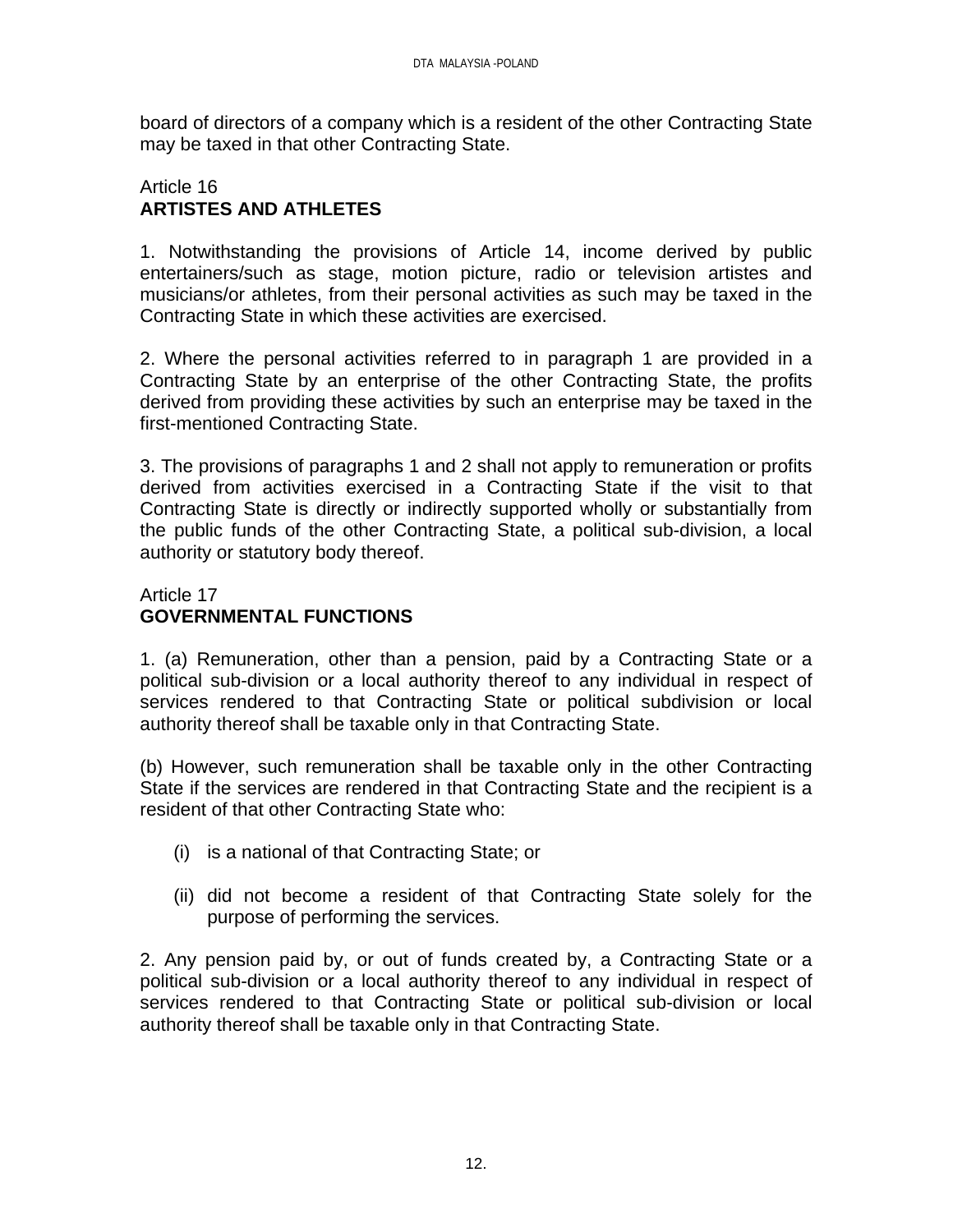3. The provisions of Articles 14 and 15 shall apply to remuneration or pensions in respect of services rendered in connection with any trade or business carried on by a Contracting State or a political subdivision or a local authority thereof.

## Article 18 **STUDENTS**

An individual who is a resident in a Contracting State and is temporarily present in the other Contracting State solely:

- (a) as a student at a university, college or school in the other Contracting State,
- (b) as a business or technical apprentice, or
- (c) as the recipient of a grant, allowance or award for the primary purpose of study or research from a religious, charitable, scientific or educational organization shall not be taxed in the other Contracting State in respect of remittances from abroad for the purposes of his maintenance, education or training or in respect of a scholarship grant. The same shall apply to any amount representing remuneration for services rendered in that other Contracting State, provided that such services are in connection with his studies or practical training or are necessary for the purpose of his maintenance.

## Article 19 **PROFESSORS AND TEACHERS**

An individual who, at the invitation of a university, college, school or other similar recognised educational institutions in a Contracting State, visits that Contracting State, for a period not exceeding two years solely for the purpose of teaching or conducting research or both at such educational institution and who is, or was immediately before that visit, a resident of the other Contracting State shall be exempt from tax in the first-mentioned Contracting State on any remuneration for such teaching or research in respect of which he is subject to tax in the other Contracting State.

#### Article 20 **GOVERNMENT INCOME**

1. The Government of a Contracting State shall be exempt from tax in the other Contracting State in respect of interest derived by such Government from that other Contracting State.

2. For the purposes of paragraph 1 of this Article, the term "Government"--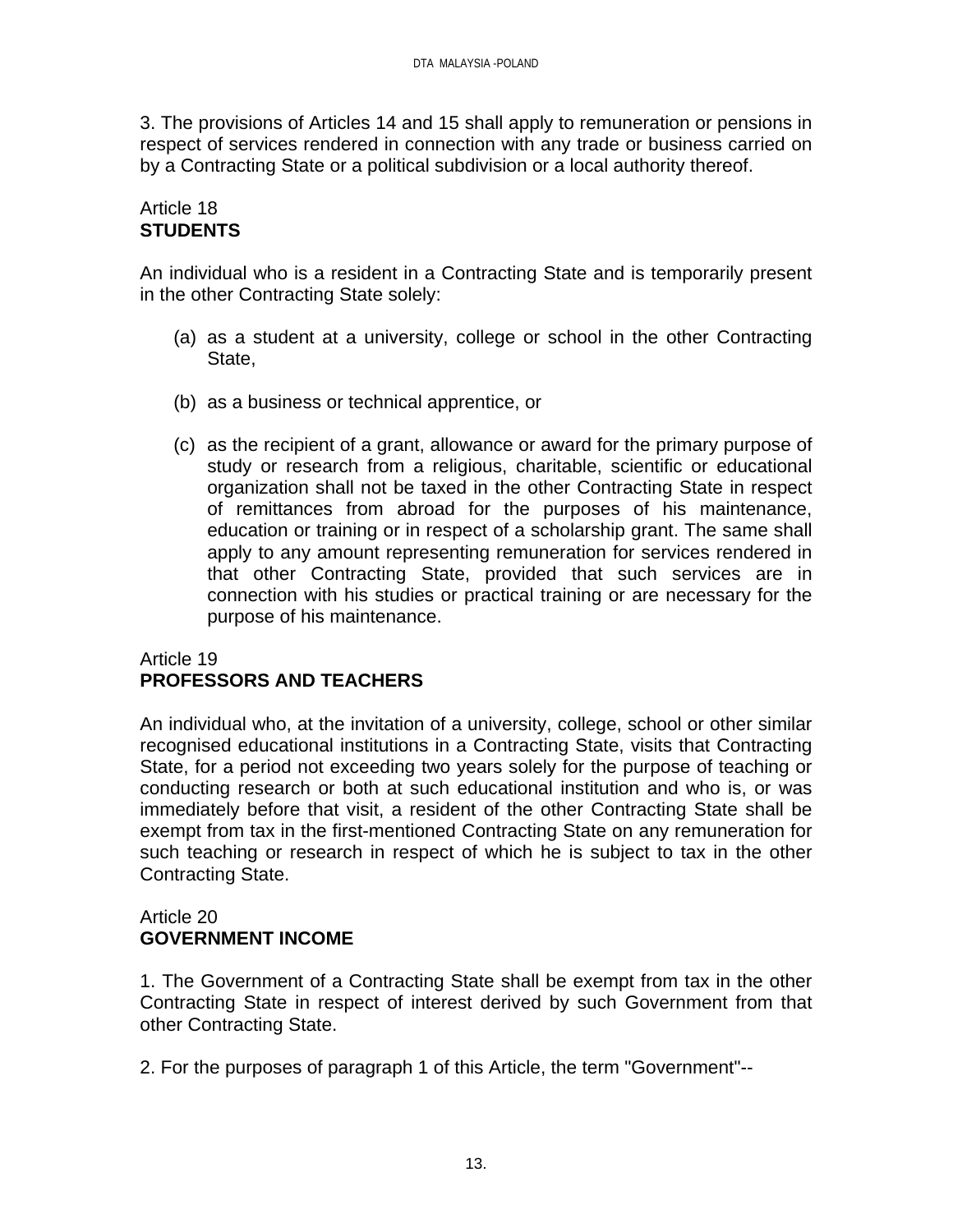- (a) in the case of Malaysia means the Government of Malaysia and shall include--
	- -- the governments of the States;
	- -- the local authorities;
	- -- the Bank Negara, Malaysia;
	- -- such institutions, the capital of which is wholly owned by the Government of Malaysia or the governments of the States or the local authorities, as may be agreed from time to time between the Governments of the two Contracting States.
- (b) in the case of Poland means the Government of the Polish People's Republic and shall include--
	- -- the local authorities;
	- -- Narodowy Bank Polski;
	- -- Bank Handlowy w Warszawie S.A. to the extent that its activity is carried on within the scope of the normal authority of a central bank;
	- -- such institutions, the capital of which is wholly owned by the Government of the Polish People's Republic or the local authorities, as may be agreed from time to time between the governments of the two Contracting States.

# Article 21 **ELIMINATION OF DOUBLE TAXATION**

1. Polish tax payable under the laws of Poland and in accordance with this Agreement, whether directly or by deduction, on profits, income or chargeable gains from sources within Poland (excluding in the case of a dividend, tax payable in respect of the profits out of which the dividend is paid) shall be allowed as a credit against any Malaysian tax computed by reference to the same profits, income or chargeable gains by reference to which the Polish tax is computed. Such credit shall be allowed in accordance with the existing provisions of the law of Malaysia regarding the allowance as a credit against Malaysian tax of tax payable in a territory outside Malaysia and any subsequent modification of those provisions which, however, shall not affect the principle hereof.

2. Where a resident of Poland derives profits, income or chargeable gains which, in accordance with the provisions of this Agreement, may be taxed in Malaysia, Poland shall allow as a deduction from the Polish tax on the profits, income or chargeable gains respectively of that person an amount equal to the tax paid in Malaysia on that profit, income or chargeable gain, as the case may be. Such deduction shall not, however, exceed that part of the Polish tax which is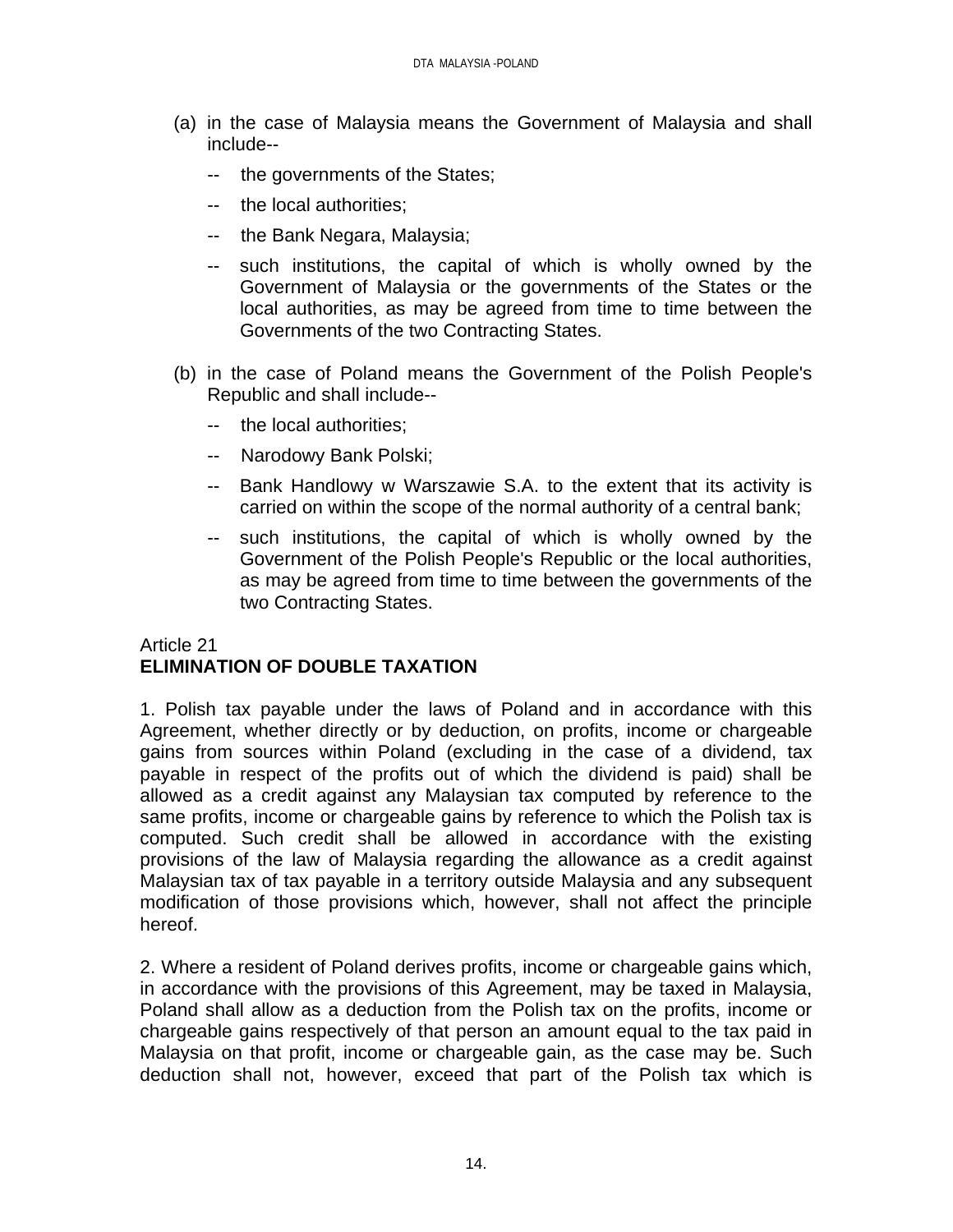appropriate to the profit, income or chargeable gain which may be taxed in Malaysia.

#### Article 22 **NON-DISCRIMINATION**

1. The nationals of a Contracting State shall not be subjected in the other Contracting State to any taxation or any requirement connected therewith which is other or more burdensome than the taxation and connected requirements to which nationals of that other Contracting State in the same circumstances are or may be subjected.

2. The taxation on a permanent establishment which an enterprise of a Contracting State has in the other Contracting State shall not be less favourably levied in that other Contracting State than the taxation levied on enterprises of that other Contracting State carrying on the same activities.

3. Enterprises of a Contracting State, the capital of which is wholly or partly owned or controlled, directly or indirectly, by one or more residents of the other Contracting State, shall not be subjected in the first-mentioned Contracting State to any taxation or any requirement connected therewith which is other or more burdensome than the taxation and connected requirements to which other similar enterprises of that first-mentioned Contracting State are or may be subjected.

4. Nothing contained in this Article shall be construed as obliging either Contracting State to grant to individuals not resident in that Contracting State any of the personal allowances, reliefs and reductions for tax purposes which are granted to individuals so resident.

5. Moreover nothing contained in this Article shall be construed as obliging a Contracting State to grant to nationals of the other Contracting State not resident in the first-mentioned Contracting State those personal allowances, reliefs and reductions for tax purposes which are by law available on the date of signature of this Agreement only to nationals of the first-mentioned Contracting State or to such other persons specified therein who are not resident in that Contracting State.

6. In this Article the term "taxation" means taxes which are the subject of this Agreement.

# Article 23 **MUTUAL AGREEMENT PROCEDURE**

1. Where a resident of a Contracting State considers that the actions of one or both of the Contracting States result or will result for him in taxation not in accordance with this Agreement, he may, notwithstanding the remedies provided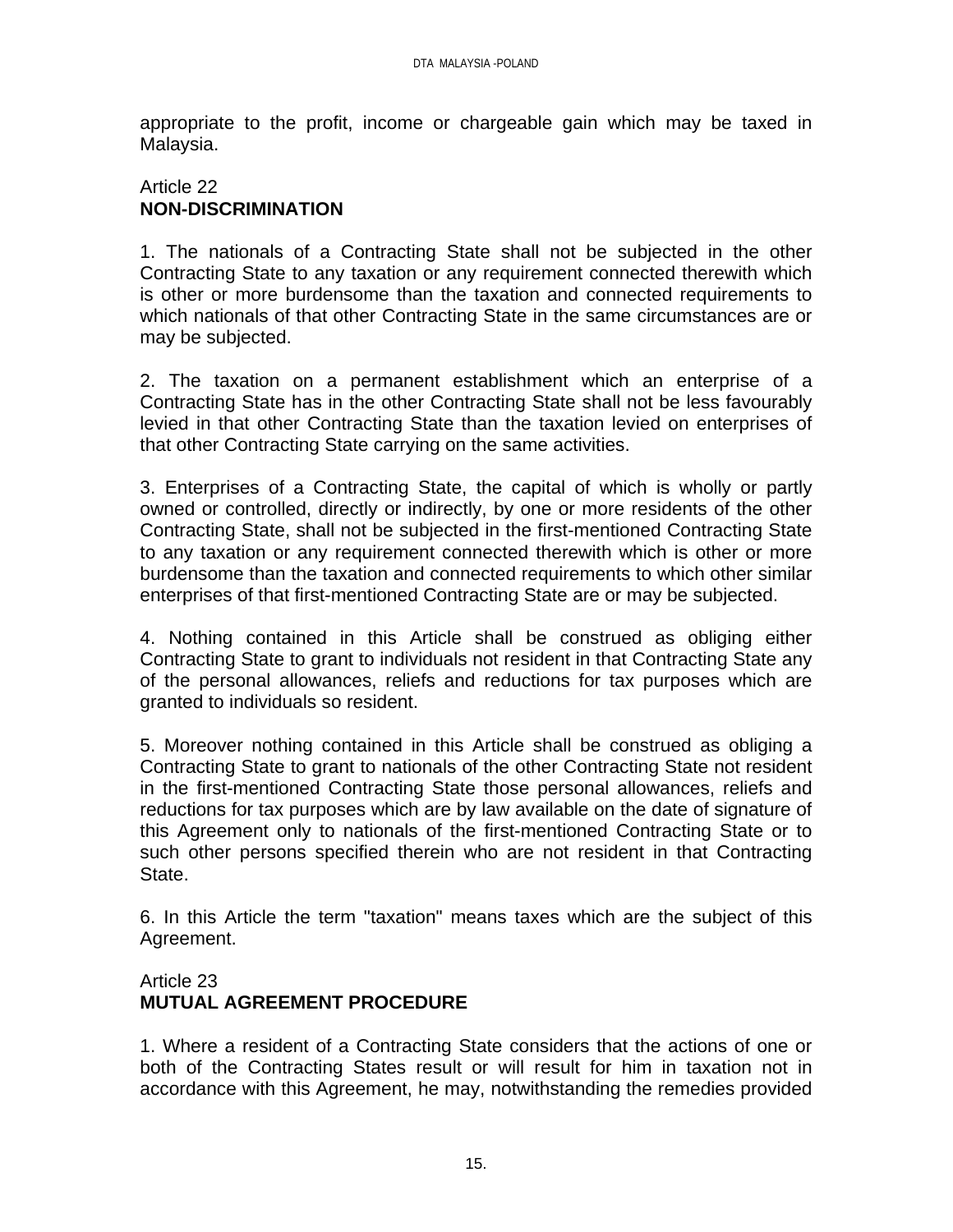by the Taxation Laws of those States, present his case to the competent authority of the Contracting State of which he is a resident.

2. The competent authority shall endeavour, if the objections appear to it to be justified and if it is not itself able to arrive at an appropriate solution, to resolve the case by mutual agreement with the competent authority of the other Contracting State, with a view to the avoidance of taxation not in accordance with the Agreement.

3. The competent authorities of the Contracting States shall endeavour to resolve by mutual agreement any difficulties or doubts arising as to the interpretation or application of the Agreement.

4. The competent authorities of the Contracting States may communicate with each other directly for the purpose of reaching an agreement in the sense of the preceding paragraphs.

## Article 24 **EXCHANGE OF INFORMATION**

1. The competent authorities of the Contracting States shall, upon request, exchange such information/being information available under the respective Taxation Laws of the Contracting States/as is necessary for carrying out the provisions of this Agreement or for the prevention of fraud, or the like, in relation to the taxes which are the subject of this Agreement. Any information so exchanged shall be treated as secret and shall not be disclosed to any persons or authorities other than those, including a court or administrative body, concerned with assessment, collection, enforcement or prosecution in respect of those taxes or the determination of appeals in relation thereto.

2. In no case shall the provisions of paragraph 1 of this Article be construed so as to impose on one of the Contracting States the obligation:

- (a) to carry out administrative measures at variance with the laws or the administrative practice of that or of the other Contracting State;
- (b) to supply particulars which are not obtainable under the laws or in the normal course of the administration of that or of the other Contracting State;
- (c) to supply information which would disclose any trade, business, industrial, commercial or professional secret or trade process, or information the disclosure of which would be contrary to public policy (ordre public).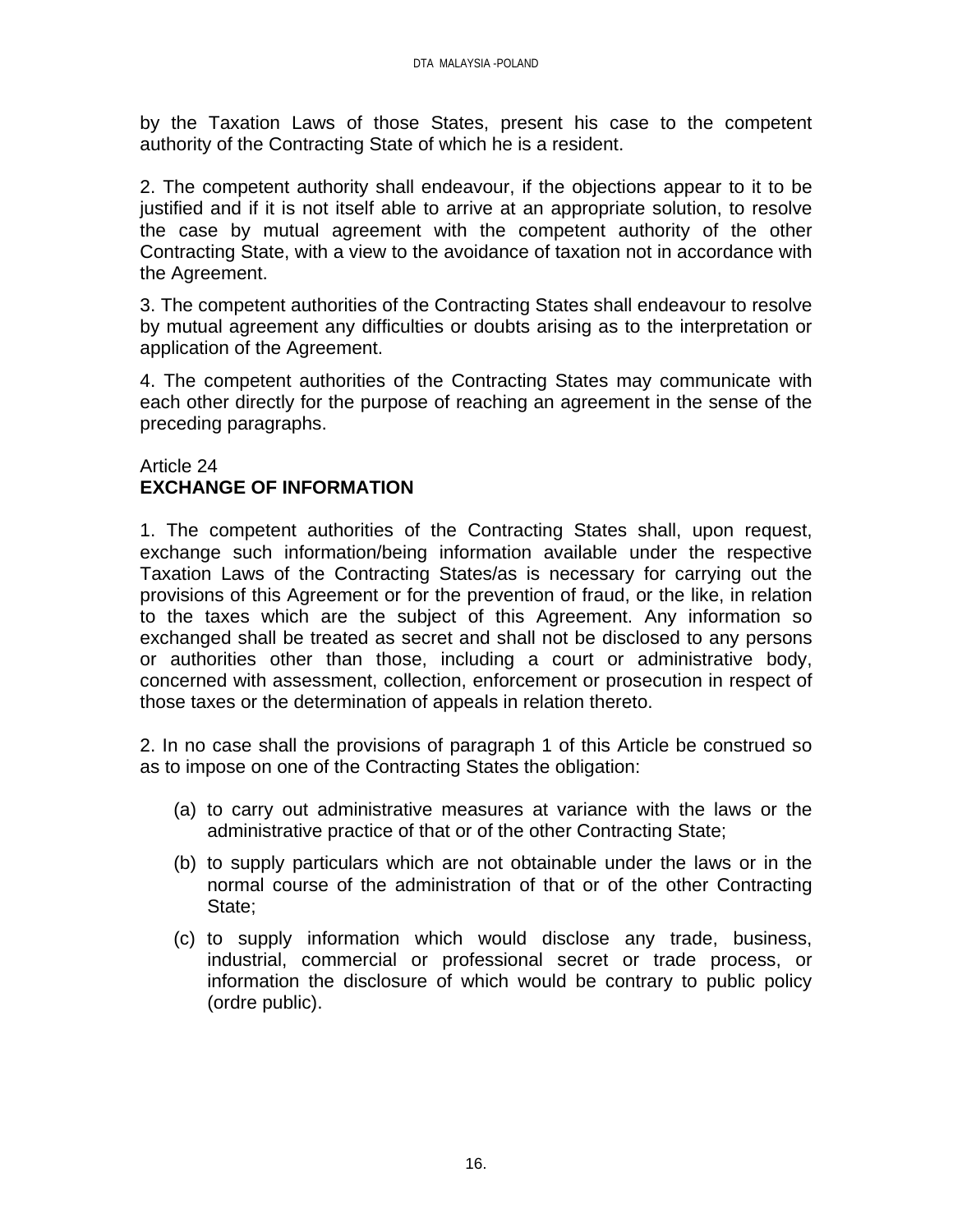#### Article 25 **DIPLOMATIC AND CONSULAR PRIVILEGES**

Nothing in this Agreement shall affect the privileges of diplomatic or consular officials under the general rules of international laws or under the provisions of special agreements.

# Article 26

## **ENTRY INTO FORCE**

1. This Agreement is subject to ratification and the instruments of ratification will be exchanged at Kuala Lumpur.

2. The Agreement shall enter into force upon the exchange of instruments of ratification and its provisions shall thereupon have effect:

- (a) in Poland, as respects Polish tax on or after the first day of January 1977;
- (b) in Malaysia, as respects Malaysian tax for any year of assessment beginning on the first day of January 1978 and subsequent years of assessment.

# Article 27 **TERMINATION**

This Agreement shall remain in force indefinitely but either of the Contracting States may terminate the Agreement, through diplomatic channels, by giving to the other Contracting State, notice of termination on or before the 30th June of any calendar year from the fourth year from the year in which the Agreement entered into force. In such event, the Agreement shall cease to have effect:

(a) in Poland--

as respects Polish tax for the year following that in which such notice is given and subsequent years;

(b) in Malaysia—

as respects Malaysian tax for the year of assessment next following that in which such notice is given and subsequent years of assessment.

In witness whereof the undersigned, duly authorised thereto, by their respective Governments, have signed the present Agreement.

Done in duplicate at Warsaw this sixteenth day of September 1977 each in the Polish, Bahasa Malaysia and English languages the three texts being equally authoritative.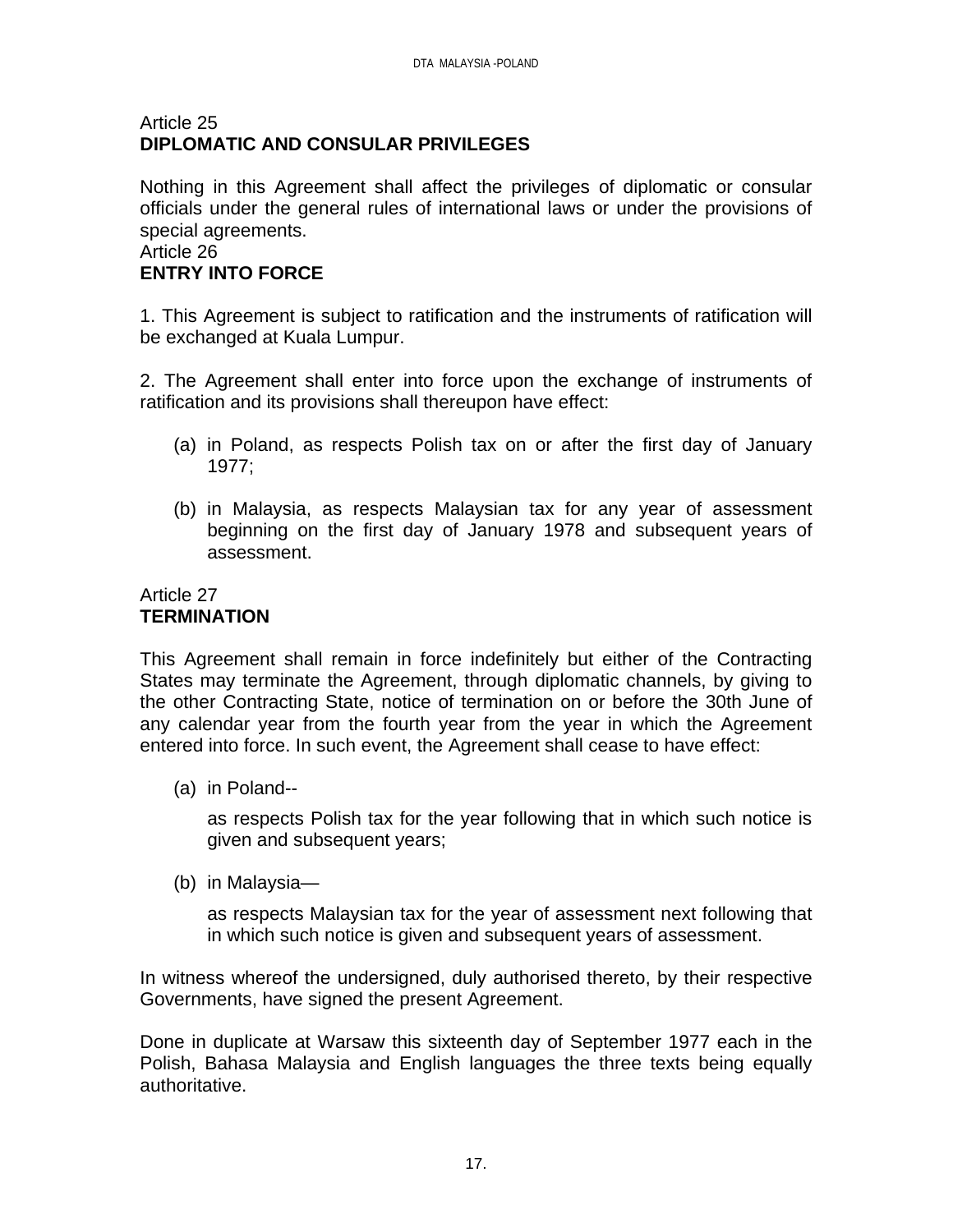## **PROTOCOL**

At the time of signing the Agreement between the Government of Malaysia and the Government of the Polish People's Republic for the Avoidance of Double Taxation and the Prevention of Fiscal Evasion with respect to Taxes on Income, the undersigned have agreed that the following provisions shall form an integral part of the Agreement:

1. The competent authorities of both Contracting States may, from time to time, mutually agree on any project for the promotion of industrial development which is wholly or mainly engaged in activities falling within one of the following classes--

- (a) manufacturing, assembling and processing;
- (b) construction, civil engineering or ship-building; or
- (c) electricity, hydraulic power, gas or water supply, and in such case, may agree to any exemption or reduction of tax in respect of the income or profits arising from such project.
- 2. In connection with Article 5 "Permanent establishment" it is agreed that:
	- (a) the term "permanent establishment" shall include a building site or construction, installation or assembly project which exists for more than 6 months;
	- (b) an enterprise of a Contracting State shall be deemed to have a permanent establishment in the other Contracting State if it carries on supervisory activities in that other Contracting State for more than 6 months in connection with a construction, installation or assembly project which is being undertaken in that other Contracting State.

3. In connection with Article 9 "Shipping and air transport":

The agreed principles contained therein shall also cover the turnover tax applicable in the Polish People's Republic in accordance with the provisions of paragraph 8, sub-paragraphs 1 and 2 of the Order of the Minister of Finance of 2nd November 1973 on the taxation of persons having their residence abroad and obtaining income in the territory of the Polish People's Republic.

- 4. In connection with Article 10 "Dividends":
	- (a) where a dividend was paid by a company which was resident in both Malaysia and Singapore and the meeting at which the dividend was declared was held in Malaysia, or where a dividend was paid by a company which was resident in Singapore and at the time of payment of that dividend the company declared itself to be a resident of Malaysia for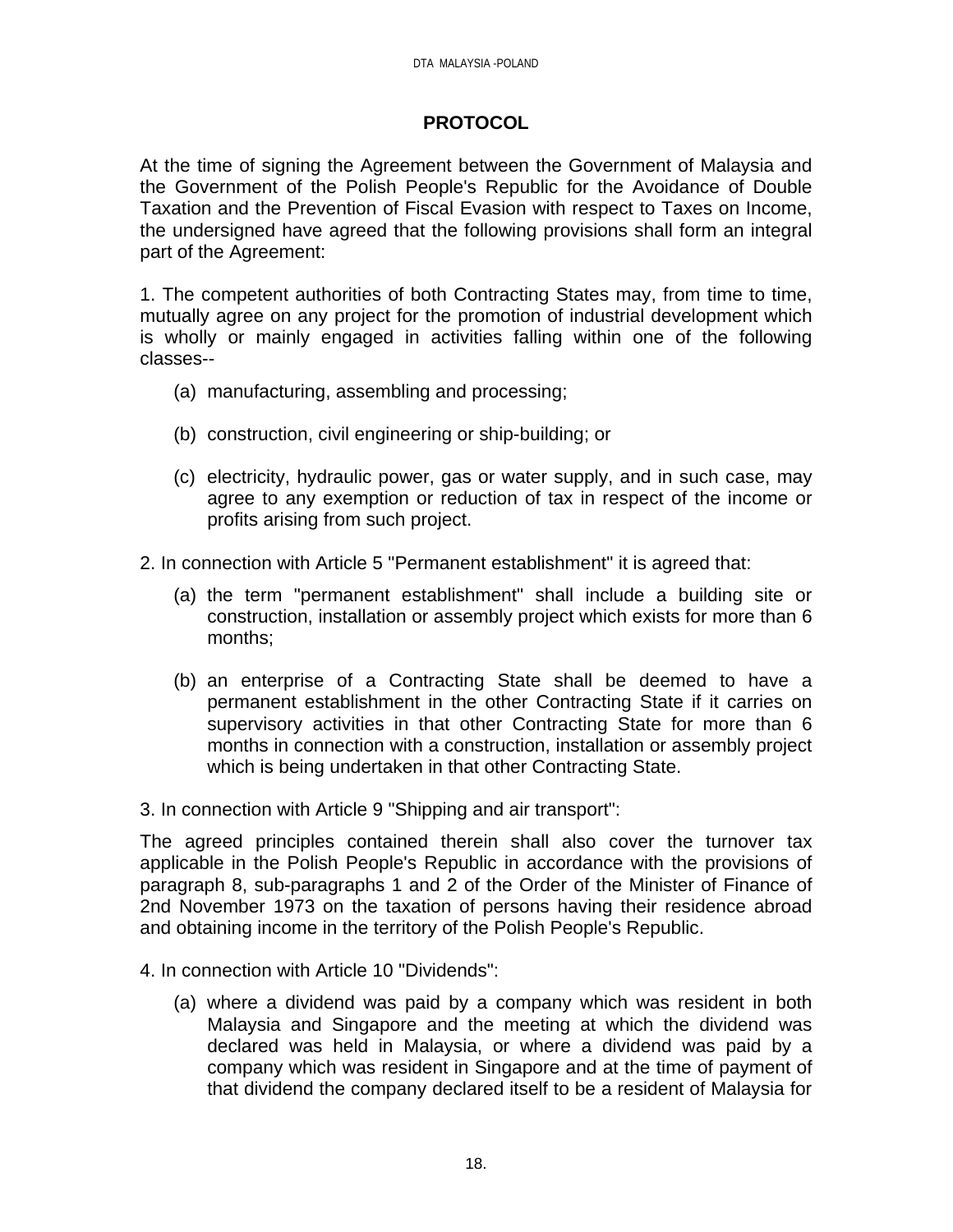the purposes of Article VII of the Agreement between the Government of Malaysia and the Government of the Republic of Singapore for the Avoidance of Double Taxation and the Prevention of Fiscal Evasion with respect to Taxes on Income signed in Singapore on 26 December 1968, the dividend shall be deemed to have been paid by a company which is a resident of Malaysia;

- (b) where a dividend was paid by a company which was resident in both Malaysia and Singapore and the meeting at which the dividend was declared was held in Singapore, or where a dividend was paid by a company which was resident in Malaysia and at the time of payment of that dividend the company declared itself to be a resident of Singapore for the purposes of Article VII of the Agreement between the Government of Malaysia and the Government of the Republic of Singapore for the Avoidance of Double Taxation and the Prevention of Fiscal Evasion with respect to Taxes on Income signed in Singapore on 26 December 1968, the dividend shall be deemed to have been paid by a company which is not a resident of Malaysia.
- 5. In connection with Article 11 "Interest":

The term "approved loan" means any loan or other indebtedness approved by the competent authority of Malaysia as being made or incurred for the purpose of financing development projects or for the purchase of capital equipment for development projects in Malaysia. The term "long-term loan" means any loan made or funds deposited as defined in section 2 of the Income Tax Act 1967 of Malaysia.

6. In connection with Article 12 "Royalties":

The approved royalties referred to in paragraph 3 of Article 12 means royalties as defined in paragraph 5(a) of that Article which are payable for the promotion of industrial development in Malaysia by an enterprise which is wholly or mainly engaged in any of the activities mentioned in paragraph 1 of this Protocol, and approved by the competent authority of Malaysia.

7. In connection with Article 17 "Governmental functions".

Services rendered in connection with any trade or business carried on by the Government of a Contracting State for the purposes of profit shall not be regarded as services rendered in the discharge of functions of governmental nature.

8. In connection with Article 21 "Elimination of double taxation":

(a) any income or dividend which is exempt from Malaysian tax by virtue of the provisions of the Investment Incentives Act 1968 of Malaysia so far as they were in force on, and have not been modified since, the date of